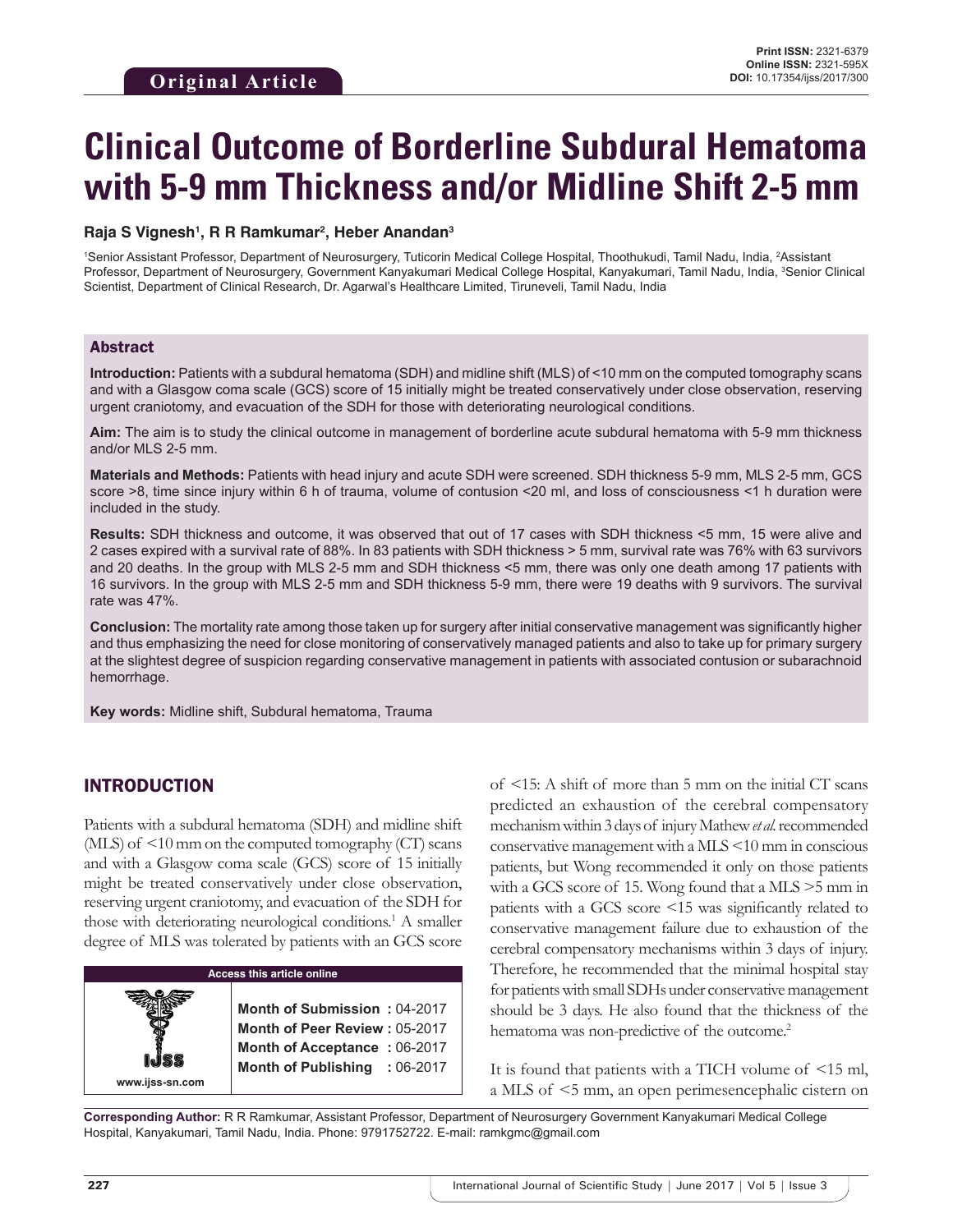CT scans, a GCS score of 12 or more, and an absence of lateralizing signs may be treated conservatively and expected to make a good recovery.<sup>1</sup>

Dent *et al.* reviewed all patients with an acute SDH admitted over a 6-year period to a single trauma center and found that 61% of the patients received conservative management. The patients conservatively managed tended to fare better, but they also had better initial GCS scores, smaller hematomas, less shift of midline cerebral structures, less associated brain injuries, and less cerebrospinal fluid basal cistern effacement.3

Small subsets of patients fail with non-operative management and subsequently require surgical decompression for progression of a pre-existing lesion or delayed presentation of new lesions. Failure of nonoperative management has been associated with the timing of initial post-injury CT scans, hematoma location and volume, and the presence of edema around the hematoma, and physiologic variables such as hypotension, hypoxia, and coagulopathy of the variables investigated, and only anatomic location of injury was found to be predictive of early failure of nonoperative management. Frontal intraparenchymal hematomas are particularly prone to early failure. Clinical examination and intracranial pressure (ICP) monitoring are equally important in detecting failure and should be an integral part of non-operative management.<sup>4</sup>

#### **Aim**

The aim is to study the clinical outcome in management of borderline acute subdural hematoma with 5-9 mm thickness and/or MLS 2-5 mm.

### MATERIALS AND METHODS

The study was conducted at Department of Neurosurgery at the Madras Institute of Neurology, Madras Medical College and Rajiv Gandhi Government General Hospital, Chennai. Institutional Ethics Committee approval and informed consent from patients' relatives were obtained. Patients who were admitted with head injury and acute SDH were screened. Inclusion criteria: Age-adults (13 years and above), SDH thickness 5-9 mm, MLS 2-5 mm, GCS score  $\geq$ 8, time since injury within 6 h of trauma, volume of contusion <20 ml, and loss of consciousness <1 h duration. Exclusion criteria: GCS score <9, presence of bradycardia, pupillary asymmetry, presence of paucity of movements on one side or hemiplegia, chronic alcoholics, severe life-threatening musculoskeletal/spine/ thoracoabdominal injuries, evidence of severe brain stem dysfunction, and patients who are unwilling to participate in the study.

Head injury patients who were admitted at our hospital with borderline SDH as per the inclusion and exclusion criteria were included in the study. Data regarding the various parameters such as age, sex, mode and time of injury, clinical examination pertaining to GCS, pupils, neurological deficit, pulse, blood pressure, respiration, and CT findings were recorded. Renal function tests, blood sugar, serum electrolytes, complete blood count, coagulation profile, and blood grouping was done. Patients were evaluated and treatment was done according to brain trauma foundation guidelines. Neurological status of the patient was monitored intensively. Treatment was altered according to changes in neurological status or CT scan.

## RESULTS

In this study, 55 patients had SDH of thickness 5-9 mm, 17 had MLS 2-5 mm with SDH thickness <5 mm, and 28 patients had both SDH thickness 5-9 mm and MLS 2-5 mm. Thus, in the majority SDH, thickness was in the 5-9 mm range (83%). Significant MLS with a small SDH was present only in a minority (17%) (Figure 1).

The most common associated injury has been found to be an ipsilateral intraparenchymal contusion in 33 patients, and contralateral contusions were found in 12 patients. There was associated subarachnoid hemorrhage (SAH) in 15 patients.

Primary surgical intervention was done in 3 cases where contusions were the indication rather than the SDH itself with an anticipated worsening of the condition of the patient. The most common indication for surgical intervention was fall in GCS score after initial conservative therapy in this study among 12 cases. Increase in MLS was the second most common indication and occurred in 7 cases. The least common indication was increase in SDH thickness which occurred in only 4 patients (Figure 2).



**Figure 1: Distribution of computed tomography findings**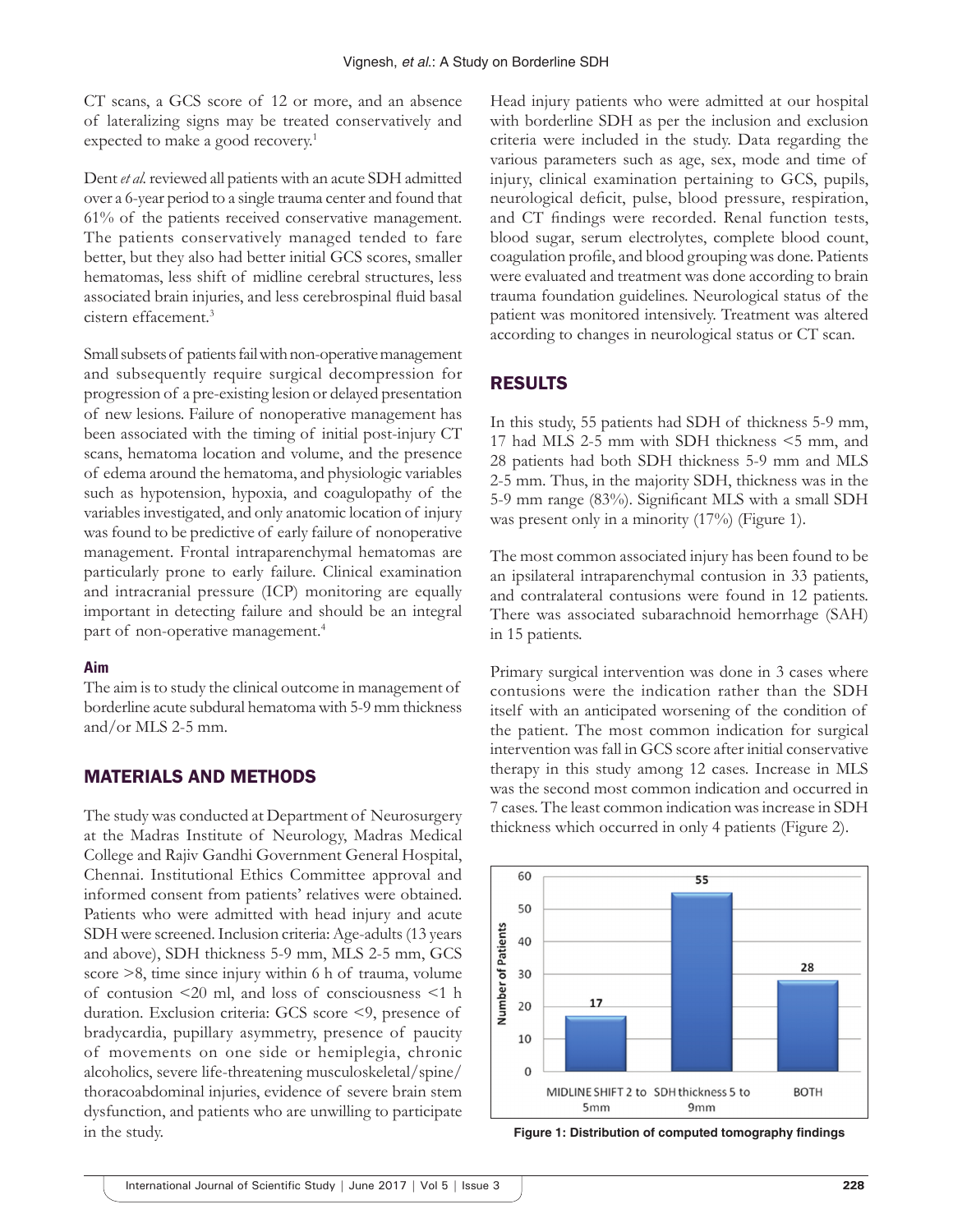In this study, among 100 patients, 97 were treated primarily conservatively. There was failure of non-operative treatment in 23 patients among the 97, requiring secondary surgical evacuation. Of these 23 patients, 9 patients were alive at 30 days and 14 patients had died. In the conservative group of 74 patients at 30 days, 66 were alive and 8 were expired. In the event of failure of conservative treatment, in those patients requiring surgery, 39% survived and 61% expired. In the group treated by primary surgery, all 3 patients survived with good outcome (Table 1).

In this study, among 41 patients with SDH only, death occurred in only 2 patients with 39 surviving patients at a survival rate of 95%. Of the 32 patients with SDH and ipsilateral contusions, 23 patients were alive and 9 patients expired with a survival rate of 72%. In 12 patients with SDH and contralateral contusion, there were 6 survivors and 6 deaths with a survival rate of 50%. In 15 patients with SDH and SAH, 10 patients survived and 5 expired with a survival rate of 67%. Of all the cases, patients with SDH alone had a good prognosis and those with SDH and contralateral contusion had a relatively poor prognosis (Table 2).

No deaths were observed among patients in the SDH only group who were operated. In the SDH with contusion group, of the 14 patients operated, there were 11 postoperative deaths with a survival rate of 21%. In the SDH with SAH group among the 4 patients, operated 3 expired with a survival rate of 25%. However, these statistics were not significant on applying the chi-square test (Table 3).

In the conservatively managed groups, the SDH only, SDH with contusion, and SDH with SAH had 2, 4, and 2 deaths, respectively. The mortality rates were 6% in SDH only group, 13% in SDH with contusion group, and 18% in SDH with SAH group. Thus, mortality rates were 2-3 times higher when SDH had an associated contusion or SAH.





Comparing the SDH thickness and outcome, it was observed that out of 17 cases with SDH thickness <5 mm, 15 were alive and 2 cases expired with a survival rate of 88%. In 83 patients with SDH thickness >5 mm, survival rate was 76% with 63 survivors and 20 deaths (Table 4).

In the group with MLS 2-5 mm and SDH thickness <5 mm, there was only one death among 17 patients with 16 survivors. In the group with MLS 2-5 mm and SDH thickness 5-9 mm, there were 19 deaths with 9 survivors. The survival rate was 47% (Table 5).

On comparing the MLS, in the group with MLS and SDH  $\leq$ 5 mm, the mortality was 6% while patients with MLS

| Table 1: Distribution of treatment outcome |              |             |  |
|--------------------------------------------|--------------|-------------|--|
| <b>Treatment</b>                           | <b>Alive</b> | <b>Dead</b> |  |
| Conservative                               | 69           |             |  |
| Conservative followed by surgery           | 9            | 14          |  |

#### **Table 2: Distribution of CT findings and outcome**

| <b>CT findings</b>               | Alive | Dead |
|----------------------------------|-------|------|
| SDH alone                        | 39    |      |
| SDH with ipsilateral contusion   | 23    | 9    |
| SDH with contralateral contusion | 6     | ิค   |
| <b>SDH with SAH</b>              | 10    | 5    |

CT: Computed tomography, SDH: Subdural hematoma, SAH: Subarachnoid hemorrhage

#### **Table 3: Distribution of CT findings and surgery outcome**

| <b>CT findings</b> | <b>Operated</b> | <b>Deaths</b><br>conservative | <b>Postoperative</b><br>deaths |
|--------------------|-----------------|-------------------------------|--------------------------------|
| SDH only           | 5               |                               |                                |
| SDH with contusion | 14              |                               | 11                             |
| SDH with SAH       |                 |                               | 3                              |

CT: Computed tomography, SDH: Subdural hematoma, SAH: Subarachnoid hemorrhage

#### **Table 4: Distribution of SDH thickness and outcome**

| <b>SDH thickness</b> | <b>Alive</b> | <b>Dead</b> |
|----------------------|--------------|-------------|
| $5$ mm               | 15           |             |
| $5-9$ mm             | 63           | 20          |
| CD11221              |              |             |

H: Subdural hemato

| Table 5: Distribution of MLS and outcome |              |      |  |
|------------------------------------------|--------------|------|--|
| <b>MLS</b> type                          | <b>Alive</b> | Dead |  |
| $MLS$ with $\leq$ 5 mm SDH               | 16           |      |  |
| MLS with 5-9 mm SDH                      | 9            | 19   |  |

SDH: Subdural hematoma, MLS: Midline shift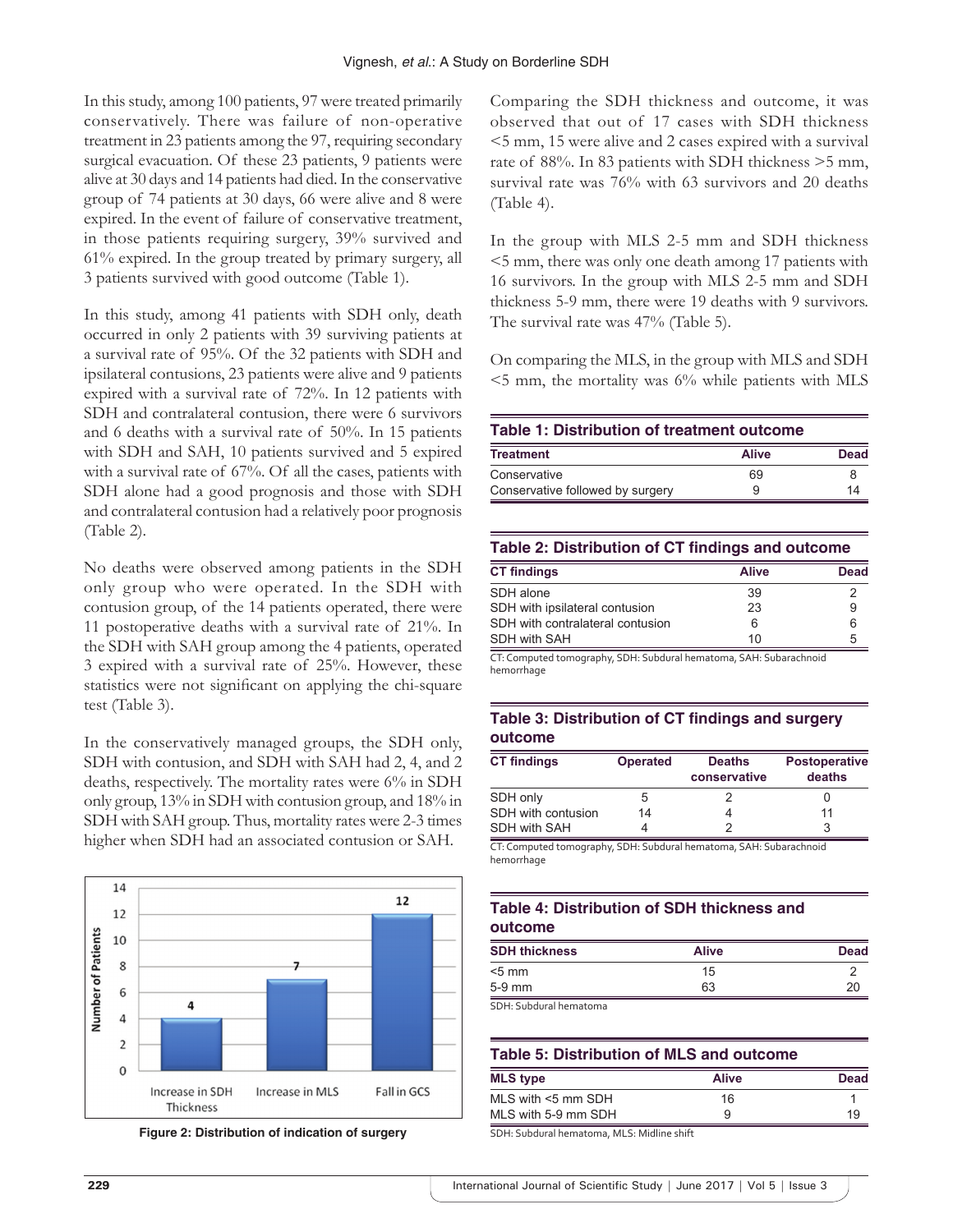

**Figure 3: 30 days outcome**

and SDH 5-9 mm had a mortality of 53%. On applying the Fischer's test, the  $P \le 0.0001$  is statistically significant.

On comparing MLS with isolated SDH, overall mortality was 5% in the group with MLS <2 mm. Mortality was significantly increased in the presence of MLS. On applying Fischer's test, this was statistically significant.

Of the 100 patients, majority (78%) were alive at 30 days whereas 22% expired (Figure 3).

## **DISCUSSION**

Morbidity and mortality after an acute subdural hematoma are the highest of all traumatic mass lesions. This poor outcome results largely from associated parenchymal injuries and subsequent intracranial hypertension.<sup>5,6</sup>

In study done by Kotwica *et al*., on analysis of operative timing and outcome, no benefit revealed when surgery was performed within first 4 h. However, the patients operated on later than 4 h after trauma had smaller MLS and less pronounced brain contusion. It should be taken into account that some patients who could benefit from early surgery - those with quickly developing hematomas and intracranial hypertension had no chance to arrive and died in peripheral hospitals. Despite our results, we advocate an urgent evacuation of hematoma, as early as possible after trauma. Significant correlation was found between MLS, cerebral contusion on CT scans, and results of surgery. Patients with bigger MLS or presence of focal cerebral contusion revealed higher mortality and worse outcome than patients with smaller shift and no cerebral contusion visible on CT pictures.7

In the study done by Wilberger *et al*., the time from injury to operative evacuation of the acute SDH in regard to outcome morbidity and mortality was not statistically significant even when examined at hourly intervals although there were trends indicating that earlier surgery improved outcome. The findings of this study support the pathophysiological evidence that in acute SDH, the extent of primary underlying brain injury is more important than the subdural clot itself in dictating outcome; therefore, the ability to control ICP is more critical to outcome than the absolute timing of subdural blood removal.8

Other significant factors associated with poor outcome are interval between injury to surgery, hypoxia, hypotension, post-traumatic seizures, focal neurological deficit, obliteration of basal cisterns, thickness of hematoma, and MLS. Traumatic coma data bank cohort study showed hypoxia in 46% of patients and mortality in 40% of patients.<sup>9</sup>

## **CONCLUSION**

Our study had mainly focused on borderline SDH. According to our study thickness of SDH alone, was not statistically significant in determining the outcome. SDH when associated with MLS had very significant influence on both mortality and functional outcome. Patients with greater MLS had worse outcome than those with a lesser MLS. SDH with associated contusion or SAH has a worse prognosis than SDH alone. Early surgery in these cases may improve the prognosis. The mortality rate among those taken up for surgery after initial conservative management was significantly higher and thus emphasizing the need for close monitoring of conservatively managed patients and also to take up for primary surgery at the slightest degree of suspicion regarding conservative management in patients with associated contusion or SAH. The threshold for decision-making toward primary surgical management should be lower for patients with moderate head injury as this group may benefit more from aggressive management. Furthermore, if the GCS scores fall further, the prognosis becomes dismal and the final outcome is bleak.

## **REFERENCES**

- 1. Wong CW. Criteria for conservative treatment of supratentorial acute subdural haematomas. Acta Neurochir (Wien) 1995;135:38-43.
- 2. Mathew P, Oluoch-Olunya DL, Condon BR, Bullock R. Acute subdural haematoma in the conscious patient: Outcome with initial non-operative management. Acta Neurochir (Wien) 1993;121:100-8.
- 3. Dent DL, Croce MA, Menke PG, Young BH, Hinson MS, Kudsk KA, *et al.* Prognostic factors after acute subdural hematoma. J Trauma 1995;39:36-42.
- 4. Patel NY, Hoyt DB, Nakaji P, Marshall L, Holbrook T, Coimbra R, *et al.* Traumatic brain injury: Patterns of failure of nonoperative management. J Trauma 2000;48:367-74.
- 5. Ramamurthi B. Acute subdural haematoma. In: Vinken PJ, Bruyn GM, editors. Handbook of Clinical Neurology: Injuries of the Brain and Skull. Amsterdam: North Holland Publishing Company; 1976. p. 275.